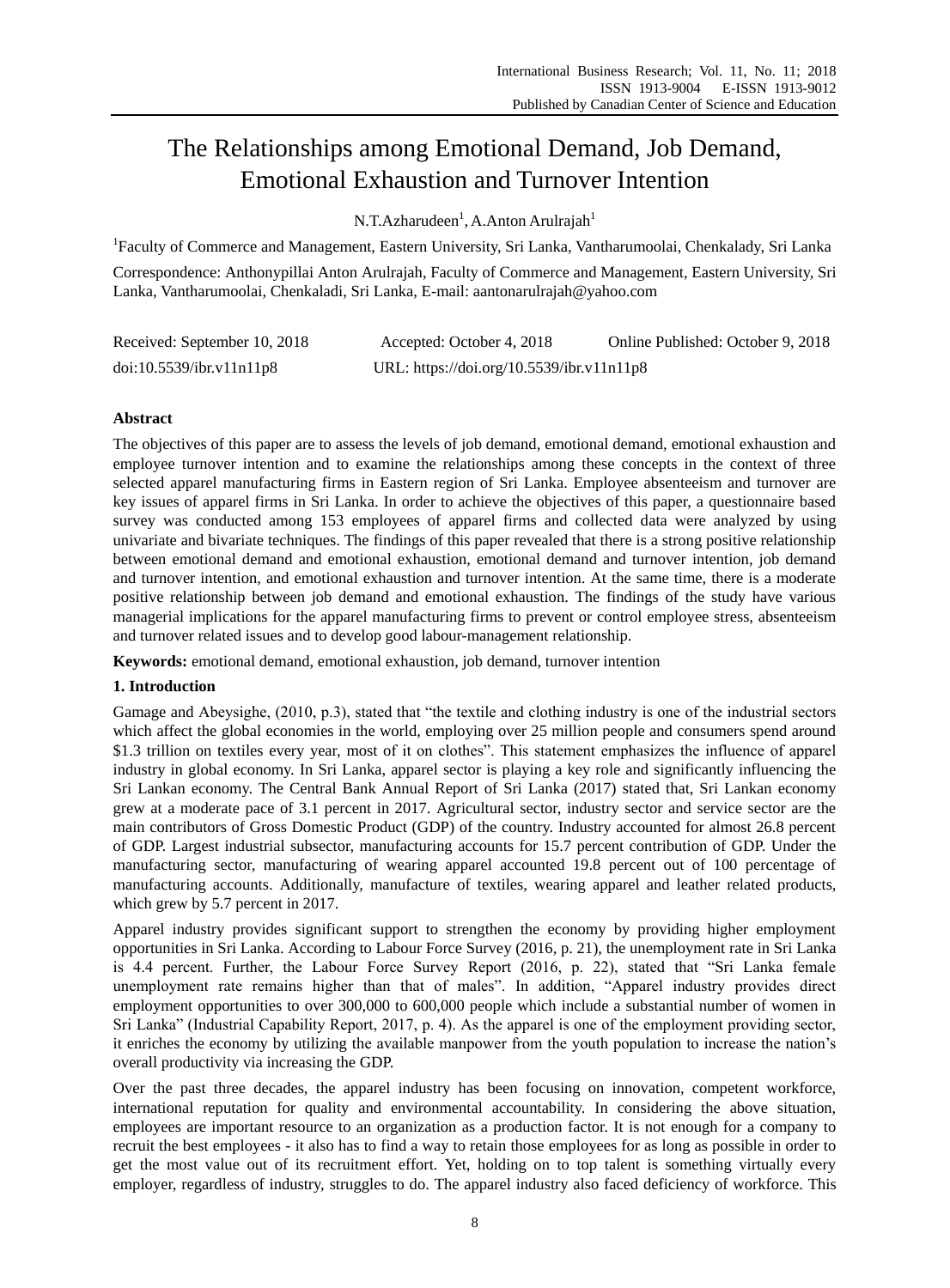human resource factor is adversely affecting the organizational growth. Labour Demand Survey (2017, p. 29), reported that "higher labour demand in the industry sector, the occupation, 'sewing machine operator' represents more than 40 percent of total demands and it was the highly demanded occupation in industry sector in Sri Lanka". Further, the newspaper article written by Dias (2017) in Sunday Times of Sri Lanka, indicated that apparel industry is going through a hard time to attract approximately 10,000 employees and today find that is a struggle to retain employees in the face of stiff competition from other sectors especially budding industry. Above situation clearly explain that apparel industry is facing demand for machine operators and other production workforce. In addition, employee absenteeism and turnover among the machine operators are key issues of apparel sector in Sri Lanka.

The employee turnover refers to as voluntary terminations of members from the organizations. It is also observed that staff turnover is the proportion of staff leaving in a given time period but prior to the anticipated end of their contract (Hom, Griffeth, & Gaertner, 1994). Facing the high labour turnover is a major issue for the apparel industry because employee turnover is a serious problem for the organizations in terms of the need to recruit and train employees (Thanacoody, Newman, & Funchs, 2014).

Further, employee turnover is serious issue especially in the field of human resources management (Chan, Foon, Leong, & Osman, 2010). Turnover impacts operations in several ways and most of these are negative impacts such as compromised service quality and productivity, direct and indirect cost involved for replace departed employees, lower morale and diminished profitability are some of the possible outcomes of turnover (Hinkin & Tracey, 2008). The constantly high turnover rate in employees has a great impact on the operation and ultimately influences the performance of the organizations. Therefore, the research needs arise to learn thoroughly about the major causes of turnover before designing effective retention strategy for employee"s turnover. Thus, it is a requirement for the researchers to focus on employee absenteeism and turnover issues of machine operators in apparel sector in Sri Lanka.

In Sri Lanka, many researchers (Saman, 2004; Liyanage & Galhena, 2014; Rajapaksha, 2015; Amarathunge, 2016; Rathnasooriya & Jayatilake, 2016) studied the reasons for turnover of machine operators. According to them: poor working environment and worker-stress are the main reasons for the employee turnover; residency, civil status, recognition, work load, social image, job alternatives and work life balance are the important causes for the turnover intention; work life balance, upward mobility and routinization are the main factors while pay does not become a core factor to set a felling in the mind of employees to exit from the job; better working conditions, opportunities for training and higher salary and other benefits were identified as the major reasons of employees intention to stay. In addition, gender, age and educational qualifications were identified as moderators that do influence the employees" intention to leave or stay; and working conditions, workload, promotional opportunities, remuneration are the significant predictors of the employees" turnover intention. These are the main reasons for labour turnover of machine operators.

Moreover, study by Sewwandi, and Perere, (2016, p. 228) found that "there is a positive relationship between the job stress and the turnover intention of machine operators". Their study recommended to carry out similar research studies for other industries and indicated to explore the impact of other dimensions of job stress on turnover intentions of employees. Also by Fernando, Selvam, and Bennet (2010), the study has found that majority of stress related factors are inter correlated and significantly influenced stress in apparel industry Sri Lanka.

Emotional exhaustion defines as stress related cause and it refers to feelings of being emotionally drained out and feelings of extreme fatigue resulting from the chronic demands placed on a person (Maslach & Jackson, 1984). Emotional exhaustion is particularly influenced by workload, time pressure, lack of social support and role stress (Schaufeli & Enzmann, 1998). Once an employee got into a place where he or she is emotionally collapsed then it could also lead them to increase the job turnover as well as reduction of the overall productivity.

Employee job demand is important factor in the context of employee turnover. Job demand refers to physical, psychological, social or organisational aspects of the job that require sustained physical and psychological effort or skills (Bakker, Demerouti, Boer, & Schaufeli, 2003). The causes are due to the project-driven nature of the industry, work pressure and long working hours that this entails. Throughout the years, several models were evolved that explored mechanism underlying stress in a workplace. Among many findings, researchers identified that an increase of job demands is associated with negative job outcomes (e.g. burnout) (Bakker, Demerouti, Taris, Schaufeli, & Schreurs, 2004). High job demands are likely to result in strained reactions which in turn may lead to increase in emotional exhaustion.

Employee emotional demand is another important factor in the context of employee turnover. Employee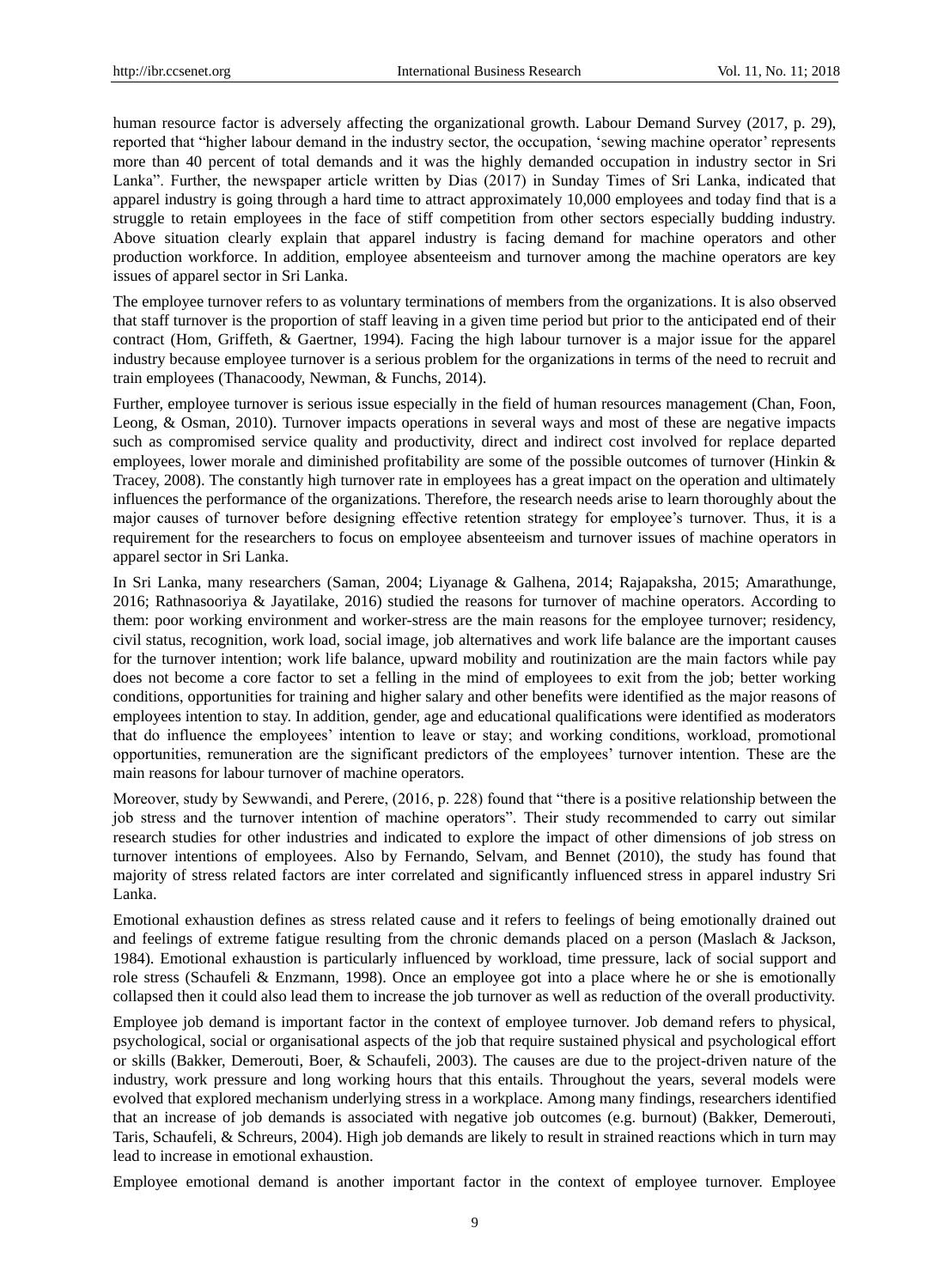emotional demand is defined by Johannessen, Tynes, and Sterud, (2013, p. 605) as dealing with strong feelings such as sorrow, anger, desperation and frustration at work. Further, the study found, "role conflict and emotional demand are most important risk factors for psychological distress in workers and has been linked to decreased job productivity and absenteeism". Also it is an emotionally charged interaction at work, which is considered as an important source of job strain.

Also, in most of the studies, turnover intention used to predict the actual turnover because turnover intention is the critical antecedent of actual turnover behaviour (Lambert, Hogan, & Barton, 2001; Rizwan, Sajid, Kamran, Mohsin, Ali, & Sajid, 2013). Turnover intention refers employee's withdrawal cognition process where they have thoughts of quitting, the job intention to search for a new job and intention to leave (Carmeli & Weisberg, 2006). Further, it is defined as an attitudinal (thinking of quitting), decisional (intention to leave) and behavioural (seeking for a new job) process (Khan, Nazir, Kazmi, Khalid, Kiyani, & Shahzad, 2014).

The researchers have discovered through their research works that emotional exhaustion significantly associated with turnover intentions in nursing service sector (Cropanzano, Byrne, & Rupp, 2003); restaurant service industry (Wang, 2014). Furthermore, emotional demand and job demand of the employees positively leads to emotional exhaustion in sales executive, customer service sector (Anitha & James, 2016).

In this context, there is a need to explore the relationships among the emotional demand, job demand, emotional exhaustion and turnover intention empirically because, emotional demand, job demand and emotional exhaustion are crucial factors to determine the employee"s turnover. Apparently on service sectors, most of the research that have been focused on the relationships among these concepts. There are lacunas in empirical studies undertaken in apparel manufacturing firms in Sri Lankan context regarding emotional demand, job demand and emotional exhaustion together with employee"s turnover intention. In order to fulfill this empirical knowledge gap, this study was conducted empirically in three selected apparel manufacturing firms in Eastern region of Sri Lanka.

The selected apparel organizations for this study are always selecting and training young employees. The employees are one of the main stakeholders in the context of employee turnover and absenteeism and employee"s turnover is a serious issue which also leads the community to loss the employment opportunities. Employee turnover is a costly problem and further, that cost related to the labor turnover can be classified as separation cost, replacement cost, training cost, and hidden cost. Therefore, it is vital for the decision makers to focus on the preventive factors in order to identify the reason for employees" turnover. Hence, this study focuses on the preventive mechanism in order to avoid the employee's psychological and stress oriented employees' turnover of the selected apparel organizations.

Hence, the objectives of this paper are: to assess the levels of job demand, emotional demand, emotional exhaustion and employee turnover intention, and to explore the relationships among job demand, emotional demand, emotional exhaustion and employee turnover intention. The empirical findings of this paper may support the practitioners to understand how employee's psychology and emotions influence on turnover intention of machine operators and to develop the strategies to reduce the turnover among them.

The article is structured as follows: Section 1 presents insights of the study variables and its current needs, section 2 presents the literature review about the emotional demand, job demand, emotional exhaustion and turnover intention with proposed hypotheses, section 3 deals with conceptual model, section 4 gives methodology, followed by analysis and interpretation of results and findings contain in section 5 and section 6 deals with discussion, implications, limitations and future directions. Finally, section 7 indicates conclusions.

## **2. Literature Review**

## *2.1 Relationship between Emotional Demand and Emotional Exhaustion*

In recent days, works expected more sustainable emotional requirement from the employees because they may feel even greater pressure and may be more likely to experience exhaustion during their work. Brotheridge & Grandey (2002) identified emotional demands are related to emotional exhaustion across various occupations.

Further studies stated that emotional demands of a job are an important reason for exhaustion (Hochschild, 1983; Schaufeli & Maslach 1993). A study conducted by Peng (2017), based on six major types of occupations identified by the Holland (1959). Results revealed that incumbents of social and enterprising jobs face higher emotional demand and employees face more emotional demands that lead to exhaustion at work. Tuxford and Bradley (2014) found that general (non-emotional) job demands, emotional demands, social support and self-efficacy uniquely predicted emotional exhaustion in the context of teaching service.

According to previous literatures, this review establishes that emotional demand has a positive relationship with emotional exhaustion of the employee. Therefore, this review proposes the first hypothesis as: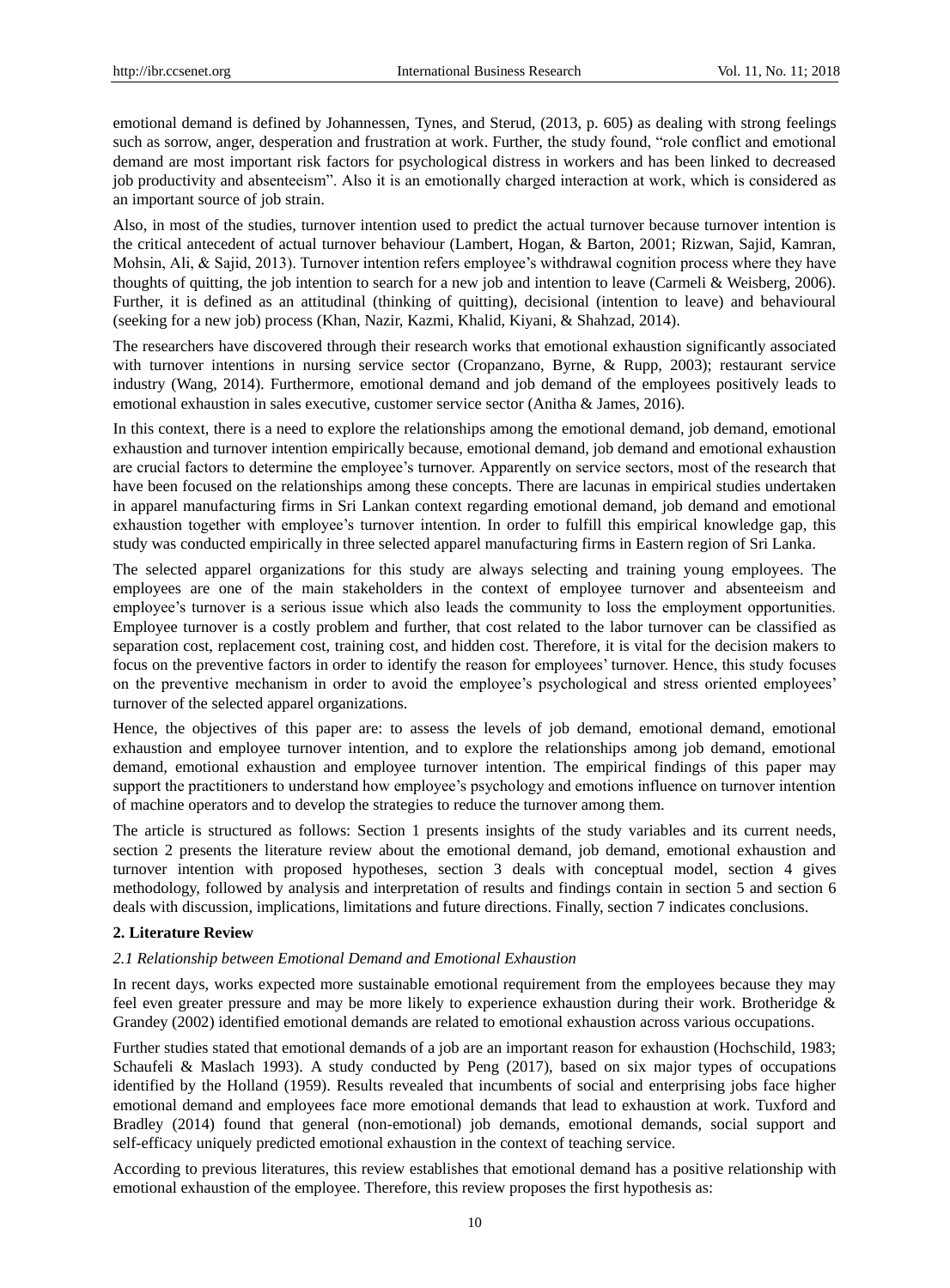Hypothesis 1: There is a positive relationship between emotional demand and emotional exhaustion.

## *2.2 Relationship between Job Demand and Emotional Exhaustion*

A study conducted among the Dutch managers revealed that increase in job demands and decrease in job resources predicted burnout across a one year period, whereas increase in resources predicted work engagement (Schaufeli, Bakker, & Rhenen, 2010). Bakker, Demerouti and Euwema (2005) tested and refined the job demands–resources model, demonstrating that several job resources play a role in buffering the impact of several job demands on burnout. Schaufeli, Salanova, Roma, and Bakker (2002) suggest that job demands could cause job burnout.

According to Bakker, Demerouti, Taris, Schaufeli, and Schreurs (2003), job demands are the most important predictors of burnout. The high job demands lead to emotional exhaustion is modeled as a key assumption in the job demands–resources (JD–R) model of burnout (Bakker & Demerouti, 2007). According to previous literature, this review establishes that job demand has a positive relationship with emotional exhaustion of the employee. Therefore, this review proposes its second hypothesis as:

Hypothesis 2: There is a positive relationship between job demand and emotional exhaustion.

#### *2.3 Relationship between Emotional Demand and Turnover Intention*

The study by Hulsheger and Schewe, (2011), demonstrated that emotional demand often lead to feelings of inauthenticity and exhaust self-regulatory resources, which negatively impact on employees" well-being. Further, elevated risk of depression was related to high emotional demands in women (Wieclaw. Agerbo, Mortensen, Burr Tuchsen & Bonde, 2008). A study conducted by (Younes, Riviere, Plancke, Leroyer, Blanchon, Da Silva, Melchior, 2018) to identify whether the work related factors partly contribute to suicide risk or not? Their findings show that out of six work related factors, emotional demand was significantly associated with suicidality of women employees. A study conducted by Johannessen et al., (2013) found that, role conflict and emotional demand are most important risk factors for psychological distress in workers and has been linked to decreased job productivity and absenteeism.

Employees who faced high emotional demand faced negative consequences and it could lead them into deviation from the work operation as well as losing of the individual productivity. Consequently, this emotionally charge interaction at the work may foster the intention to leave from the organization. According to previous literature, this review establishes that emotional demand has a positive relationship with turnover intention of the employee. Therefore, this review proposes its third hypothesis as:

Hypothesis 3: There is a positive relationship between emotional demand and turnover intention.

#### *2.4 Relationship between Job Demand and Turnover Intention*

According to Bon and Shire (2017), the turnover intentions of employees are high if the employees have high job demands in telecommunication sector. In nursing service sector also found positive relationship between job demands and turnover intention (Cortese, Gatti, & Ghislieri, 2014).

A study conducted by Daderman and Basinska (2016), shows that, only high job demands and low vigor were significantly associated with turnover intentions among the nurses. According to previous literatures, this review establishes that job demand has a positive relationship with turnover intention of the employee. Therefore, this review proposes its fourth hypothesis as:

Hypothesis 4: There is a positive relationship between job demand and turnover intention.

#### *2.5 Relationship between Emotional Exhaustion and Turnover Intention*

A study conducted among the organisational leaders, revealed that there is a positive relationship between emotional exhaustion and turnover intention (Knudsen, Ducharme, & Roman, 2009). Another study conducted by Ducharme, Knudsen, and Roman (2007) among human services occupational employees also revealed there is a positive relationship between emotional exhaustion and turnover intention.

Another research study conducted by Cropanzano, et al. (2003), found that emotional exhaustion has been linked to the turnover process in nursing service sector. According to Omer & Ahmed (2016), emotional exhaustion significantly related with turnover intention among the faculty of universities. According to above literature, this review established that emotional exhaustion of the employee is positively associated with turnover intention. Therefore, this review proposes its fifth hypothesis as:

Hypothesis 5: There is a positive relationship between emotional exhaustion and turnover intention.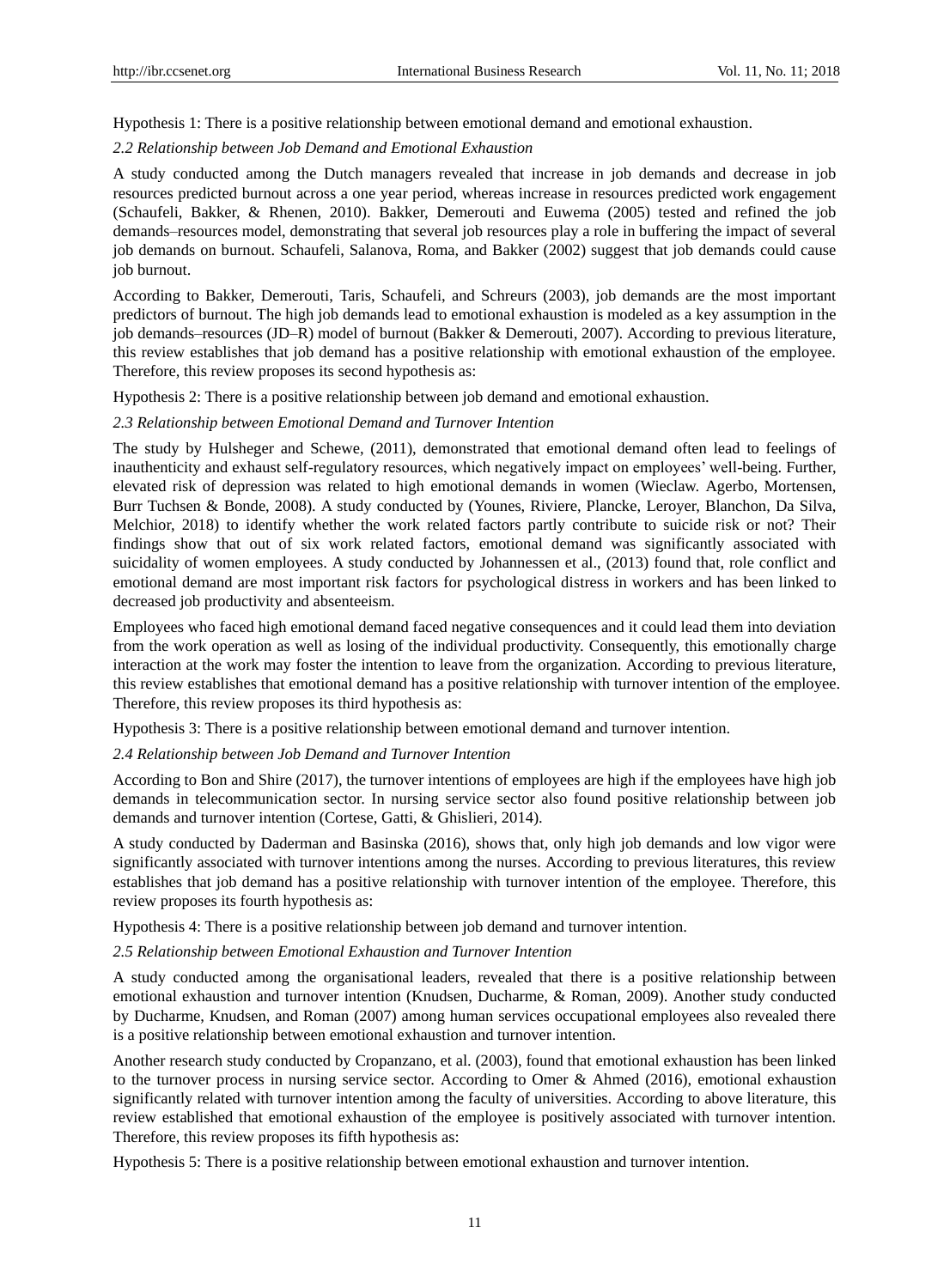## **3. Conceptual Model**

Based on the theoretical background and review of the previous literature, the conceptual model of this paper was developed to examine the relationships among the emotional demand, job demand, emotional exhaustion and turnover intention. Figure 1 presents the research model.



# Figure 1. Conceptual Model

(Source: Anitha & James, 2016; Cropanzano, Byrne, & Rupp, 2003; Wang, 2014)

# **4. Methodology**

## *4.1 Sampling and Data Collection*

The objectives of this study are: to assess the levels and to explore the relationships among job demand, emotional demand, emotional exhaustion and employee turnover intention. This study depends on the primary data. The primary data were collected through self-administrated questionnaire. The five point Likert scale was assigned to measure the variables of the study and all are closed questions.

This survey was carried among the sample of 153 machine operators in three selected apparel manufacturing firms in Eastern region of Sri Lanka. The sampling method of the survey was simple random sampling, which enables to everyone in the sampling frame to have equal opportunity to be selected without bias in a systematic manner. The collected data were analyzed by using the computer based statistical data analysis package, and univariate and bivariate analyses methods were used.

#### *4.2 Measures*

## 4.2.1 Emotional Demand

The emotional demand variable measured through the Copenhagen Psychosocial Questionnaire (Kristensen, Hannerz, Hogh, & Borg, 2005) which consists of four question items. They are: (1) My work put me in emotionally disturbing situation, (2) My work is emotionally demanding, (3) I get emotionally involved in my work and (4) My work requires me to get personally involved. The instrument had Cronbach's alpha of 0.717 which is higher than 0.70. Hence, the instrument had a good reliability.

#### 4.2.2 Job Demand

The job demand was measured by using an instrument used by Demerouti, Bakker, Nachreiner and Schaufeli (2001) which consists of five question items. They are: (1) my work does not tax me too much physically, (2) I always have enough time to perform my task, (3) my contact with persons to whom I have to offer services demanding, (4) my physical working condition - climate, light, noise, design of the working place and material are all right and (5) it is physically taxing for me to get used to my working time. The instrument had Cronbach"s alpha of 0.705 which is higher than 0.70. Hence, the instrument had a good reliability.

## 4.2.3 Emotional Exhaustion

The emotional exhaustion was measured by using an instrument used by Maslach & Jakson (1981). This instrument consists of nine question items. This nine-item scale measures how often one feels emotionally overextended and exhausted by one's work. The items are: (1) I feel emotionally drained from my work, (2) I feel used up at the end of the work day, (3) I feel fatigued when I get up in the morning and have to face another day on the job, (4) Working with people all day is really strain for me, (5) I feel burned out from my work, (6) I feel frustrated by my job, (7) I feel I am working too hard on my job, (8) Working with people directly puts too much stress on me and (9) I feel like I am at the end of my rope. The instrument had Cronbach's alpha of 0.790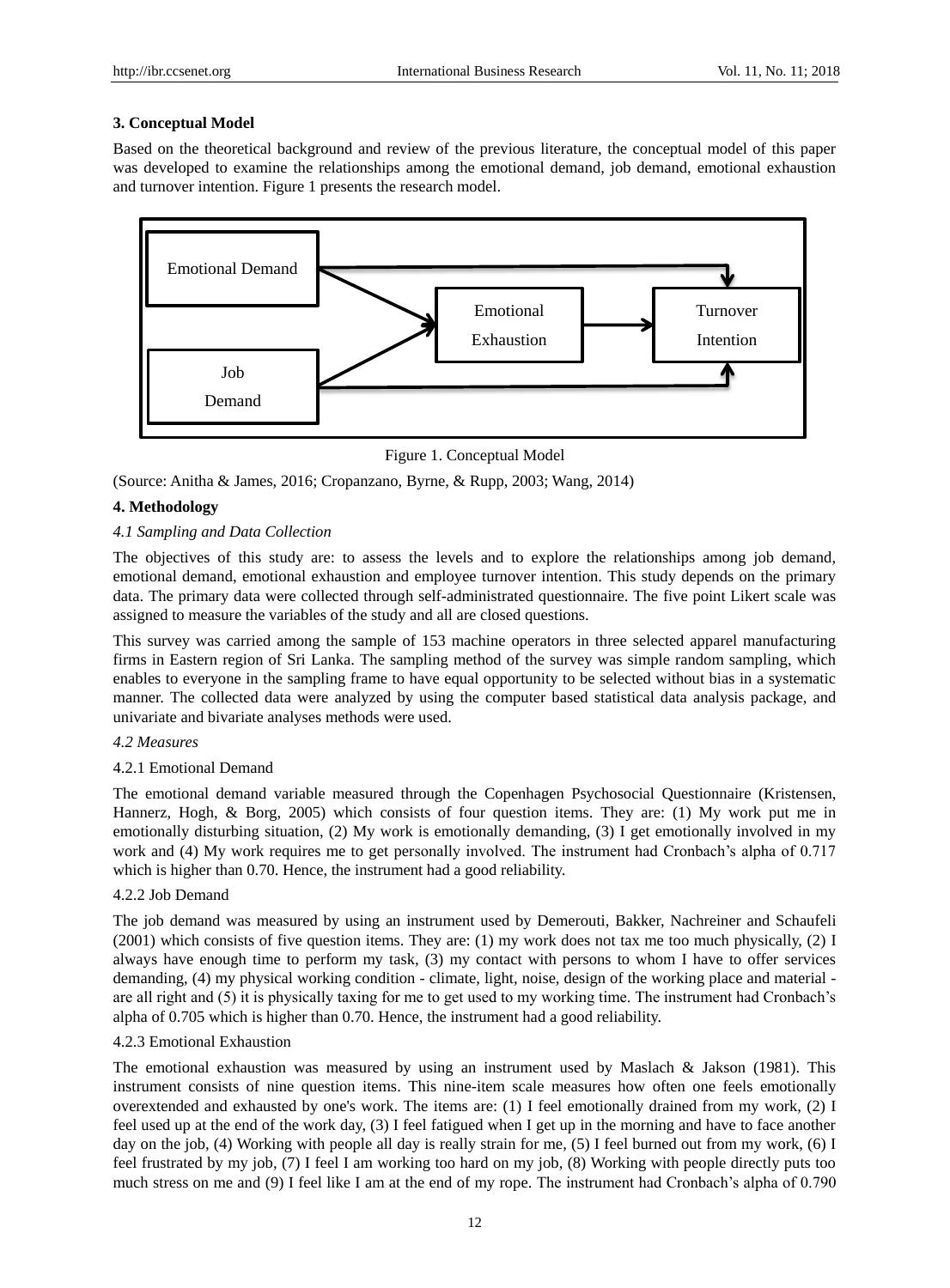which is higher than 0.70. Hence, the instrument had a good reliability.

#### 4.2.4 Turnover Intention

The turnover intention was measured by using an instrument used by Mobley, Horner, & Hollingsworth, (1978) and Abid & Butt,  $(2017)$ . This instrument consists of three question items. They are: (1) I often think about quitting my present job, (2) I will probably look for a new job in the next year and (3) As soon as possible, I will leave from my current organisation. The instrument had Cronbach's alpha of 0.718 which is higher than 0.70. Hence, the instrument had a good reliability.

## **5. Results and Findings**

## *5.1 Profile of Respondents*

This survey consists of 98% female and 2% male respondents. Most of them are fall into an age category of 16 - 25 years and they are working for a period of 2-5 years in the selected apparel firms. In this survey most of the respondents have general certificate of education (ordinary level) qualifications.

#### *5.2 Univariate Analysis*

To achieve the first objective, this study has used univariate analysis each and every variables in the research model were analysed by using descriptive statistical method. For the most important measures of central tendency is mean value. According to Masri and Jaaron, (2017) rules thumb about mean value ( $\bar{x}$ ) range from 1 to 1.8 is considered very low level, 1.8 to 2.6 is considered low level, 2.6 to 3.4 is considered moderate level, 3.4 to 4.2 is considered high level, 4.2 to 5.0 is considered very high level. Table 1 shows the descriptive statistics of the study. According to the Table 1, there is high level of turnover intention and emotional exhaustion, and moderate level of emotional demand and job demand exist in selected apparel manufacturing firms.

To achieve the second objective, correlation analysis was used to examine the relationship between the variables (Jahangir & Begum, 2008). Pearson correlation coefficient indicates the direction strength and significant of the bivariate relationship between the variables. According to Senthilnathan and Tharmi, (2012) rules thumb about correlation coefficient (r), correlation range 0.1 to 0.29 weak positive relationship, range 0.3 to 0.49 moderate relationship and range 0.5 to 1 strong positive relationship. Table 1 also shows the result of correlation analysis. The results imply that strong positive relationship between emotional demand and emotional exhaustion, emotional demand and turnover intention, job demand and turnover intention, and emotional exhaustion and turnover intention. And also, there is a moderate positive relationship between job demand and emotional exhaustion.

| Variable               | Mean | SD.  |                   |          |
|------------------------|------|------|-------------------|----------|
| 1 Emotional Demand     | 3.11 | 0.93 |                   |          |
| 2 Job Demand           | 3.15 | 0.87 |                   |          |
| 3 Emotional Exhaustion | 3.44 | 0.74 | $0.57**$ $0.49**$ |          |
| 4. Turnover Intention  | 3.56 | 1.01 | $0.53***$ 0.60**  | $0.66**$ |

Table 1. Descriptive Statistics and Correlation Matrix

#### (Source: Survey Data)

#### **6. Discussion**

This study investigates the relationships among emotional demand, job demand, emotional exhaustion and turnover intention. Over the years, human resource management practitioners and researchers are focusing on reducing the employees" turnover. Therefore, this study brings to light five important findings concerning the employee"s turnover and absenteeism issues in the context of apparel manufacturing firms in Eastern region of Sri Lanka.

The first finding of the study indicates there is a significant and strong positive relationship exists between emotional demand and emotional exhaustion ( $r = 0.57$ ,  $p < 0.05$ ). This result provides a support to the first hypothesis of the study. The result of the current study suggests that when employees received emotional demand it directly contributes to increase the emotional exhaustion. Emotional demand provides vital role to create the emotional exhaustion by enhancing the feelings of inauthenticity and exhaust self-regulatory resources of the employees. In addition, emotional demand foster the emotional exhaustion of the employees. This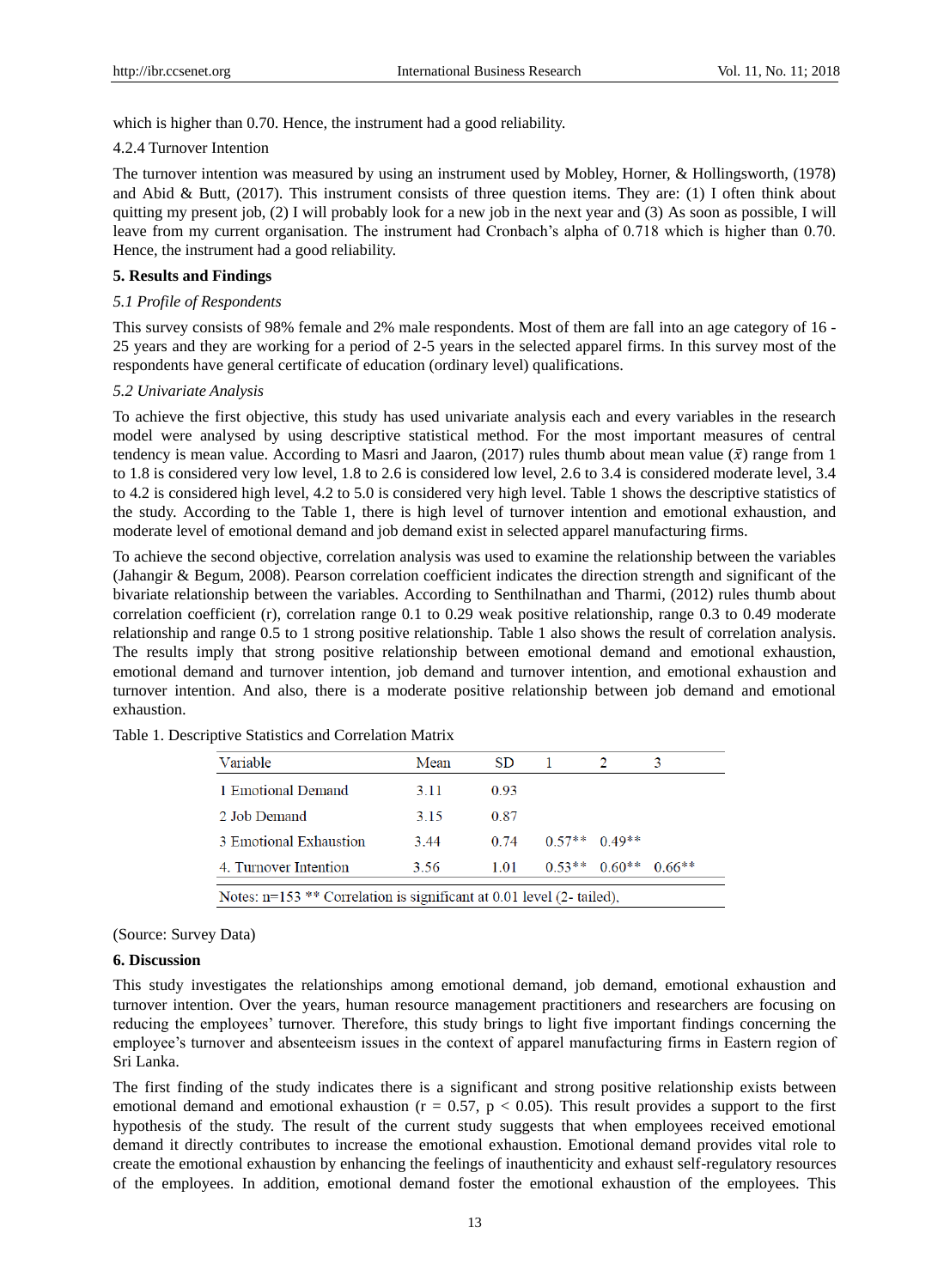research suggests that, when an organization reduced the negative impact of emotional exhaustion, it needs to seriously consider more about the emotional demand creating factors and by controlling these factors, employees can be able to work with emotional satisfaction. This finding of the study consistent with the findings of previous studies, such as emotional demand positively related with emotional exhaustion (Brotheridge & Grandey, 2002; Tuxford & Brandley, 2014; Peng, 2017).

The second finding of the study indicates that there is a significant and moderate positive relationship between job demand and emotional exhaustion ( $r = 0.49$ ,  $p < 0.05$ ). This result provides a support to accept the second hypothesis of this study. The result of the present study suggests that, employee are emotionally exhausted when they perceive high job demands beard by them that mean emotional exhaustion created by job demand when the workers physiological and psychological resources are dramatically decreases. This research suggests that, when an organization reduced the negative impact of emotional exhaustion consider the employees long working hours, demanding work shifts, high time pressure, work load and unpleasant physical conditions. This finding of the present study is consistent with the findings of previous studies. That means the job demand positively associated with emotional exhaustion (Schaufeli, Salanova, Roma & Bakker, 2002, Bakker, Demerouti, & Euwema, 2005; Shaufeli, Bakker, & Rhenen, 2010).

The third finding of the study indicates that there is a significant and strong positive relationship between emotional demand and turnover intention  $(r = 0.53, p < 0.05)$ . This finding provides a support to accept the third hypothesis of this study. The result of the current study suggests that one of the causes for employees" turnover intention is emotional demand. In addition, considerable attention is required by decision makers in order to manage the individuals' emotion to create positive outcomes from it. If the organization could not manage the emotions of employees, it could result with negative outcomes such as strain, job dissatisfaction, emotional exhaustion and these outcomes are ultimately affect the well-being and health of the employees". The effects have a relationship with employees' intent to quit from the organization. The finding from the current study provides the new knowledge on the relationship between emotional demand and employee"s turnover intention. Therefore, finding of the study contributes to HRM practitioners to prevent the turnover intention in emotional point of view and organizational psychology literature.

The fourth finding of the study indicates that there is a significant and strong positive relationship between job demand and turnover intention ( $r = 0.60$ ,  $p < 0.05$ ). This result provides a support to accept the fourth hypothesis of this study. The result of the current study suggests that one of the causes for employees" turnover intention is job demand. In addition, the job demand becomes essential to be aware at the beginning itself, especially in work situation. As the job demand increases, they may face negative consequences such as work-related strain and inter-role conflict, time pressure, those may lead to employee"s intention to leave from the organisation. Further, the prevention of turnover intention point of view, the job demand must be balanced or reduced to certain extent and it should be maintained in a manageable levels. This finding is also consistent with the findings of previous studies. That means, job demand is positively associated with turnover intention (Cortese, Gatti, & Ghislieri, 2014; Daderman & Basinska, 2016; Bon & Shire 2017).

In addition to these findings, fifth finding of the study found that there is a significant and strong positive relationship between emotional exhaustion and turnover intention ( $r = 0.66$ ,  $p < 0.05$ ). This finding provides a support to accept the fifth hypothesis of this study. The result of the current study suggests that one of the causes for employee's turnover intention is emotional exhaustion. Moreover, when the individual is exhausted emotionally and develops negative attitudes and feelings towards his or her job and organization and finds less self-efficacy in performing duties. On the other hand, when an employee got into a point where he or she is emotionally collapsed then it could also lead them to increase their job turnover as well as reduction of the overall productivity. Further, the prevention of turnover intention point of view, the emotional exhaustion must be reduced to certain extent and it should be maintained in a manageable levels. This finding is also consistent with the findings of previous studies. That means, emotional exhaustion is positively related with turnover intention of employees (Cropanzano, Byrne, & Rupp, 2003; Kunudsen, Ducharme, & Roman 2009; Wang, 2014).

One of the main challenges faced by the human resource management is managing the employees' turnover. It is essential to understand the reasons for the employees" turnover and associated factors with employee turnover in a specific context. Hence, the findings of this study will help to develop the preventing mechanism towards employee turnover. In order to find the reasons for employee"s turnover, these empirical findings could support to solve the problem and to develop the good labour - management relationship.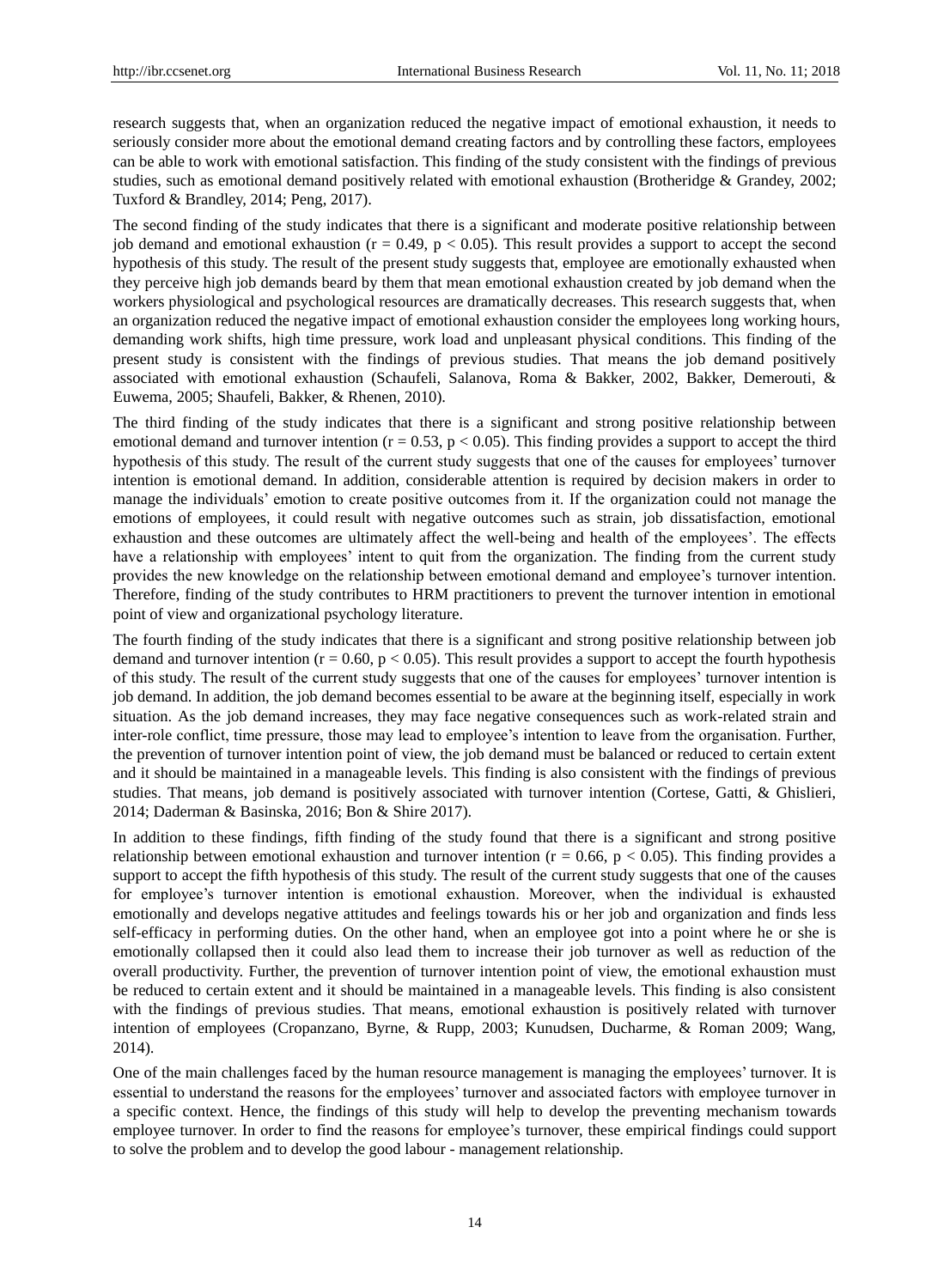# *6.1 Implication of the Study*

This study contributes to understand the relationship among emotional demand, job demand, emotional exhaustion and turnover intention of the employees. Even though, there are many studies being conducted regarding the relationships among these variables in the context of manufacturing sector, this study exclusively focused on machine operators of apparel manufacturing firms in the context of Eastern region of Sri Lanka. Hence, the findings of this study may uniquely contribute to fulfill empirical knowledge gap in context of apparel manufacturing sector particularly for the job category of machine operators.

This study has searched and explored some of the key variables which are operating behind the scene of labour turnover of machine operators in the context of apparel manufacturing firms in Eastern region of Sri Lanka and also provides a signal to managers of apparel manufacturing firms in finding efficient and productive ways to control the emotional demand and job demand as well as emotional exhaustion from the employees' in order to reduce the employees" turnover. Further, this study proposes that decision makers must prevent employees from being indirectly forced into performing jobs with extreme work demands or workloads. Specifically, there must be policies that prevent employees from being over demanded and highly emotionally exhausted, as these employees cannot simply perform their best, thereby leave from the organization. In addition, by understanding the emotional demand, job demand and emotional exhaustion, the organization can reduce employee turnover and prevent the negative consequences of it. Hence, employee's emotional and psychological attachment with the organization is necessary for the organization to retain the competent workforce.

#### *6.2 Limitation and Future Studies*

This study involves only main hypotheses and did not include any sub dimension and hypotheses, so future researchers can develop and test the sub hypotheses by involving the sub dimensions of the variables. Further, this study was conducted among the three selected apparel manufacturing firms and limited machine operators by using survey strategy from the Eastern region of Sri Lanka. And therefore, further expansion of this study into the other regions of Sri Lanka is also needed. Future studies must consider large sample size as well as both quantitative and qualitative approaches in order to overcome the limitation of the present study.

# **7. Conclusion**

Based on the findings of the study, this research concludes that emotional exhaustion and turnover intention are in a higher level, emotional demand and job demand are in a moderate level. In addition, there are strong positive and significant relationship between emotional demand and emotional exhaustion, emotional demand and turnover intention, job demand and turnover intention, and emotional exhaustion and turnover intention. And this study also conclude that there is a moderate positive relationship between job demand and emotional exhaustion.

#### **References**

- Abid, G., & Butt, T. H. (2017). Expressed turnover intention: Alternate method for knowing turnover intention and eradicating common method bias. *International Letters of Social and Humanistic Sciences*, 78, 18-26. https://doi.org/10.18052/www.scipress.com/ILSHS.78.18
- Amarathunge, B. B. (2016). Determinants of intention to leave among operational level employees: A study at apparel manufacturing company in Sri Lanka: The 3rd international HR conference: Department of Human Resource Management, *University of Sri Jayewardenepura*. Retrieved from http://journals.sjp.ac.lk/index.php/phrc/article/view/2900/1940
- Anitha, J., & James, P. (2016). The impact of emotional demand and job demand on emotional exhaustion: A study on sales executives of automobile showrooms. *The IUP Journal of Organizational Behavior, 15*(2), 25-37.
- Bakker, A. B., Demerouti, E., De Boer, E., & Schaufeli, W. B. (2003). Job demands and job resources as predictors of absence duration and frequency. *Journal of Vocational Behavior, 62*, 393-417.
- Bakker, A. B., Demerouti, A., Taris, T. W., Schaufeli, W. B., & Schreurs, P. J. G. (2003). A multi group analysis of the job demands – resources model in four home care organizations. *International Journal of Stress Management*, *10*(1), 16-38. http://dx.doi.org/10.1037/1072-5245.10.1.16
- Bakker, A. B., Demerouti, E., & Euwema, M. C. (2005). Job resources buffer the impact of job demands on burnout. *Journal of Occupational Health Psychology*, *10*(2), 170-180.
- Bakker, A. B., & Demerouti, E. (2007). The job demands-resources model: state of the art. *Journal of Management Psychology, 22*, 309-328. https://doi.org/10.1108/02683940710733115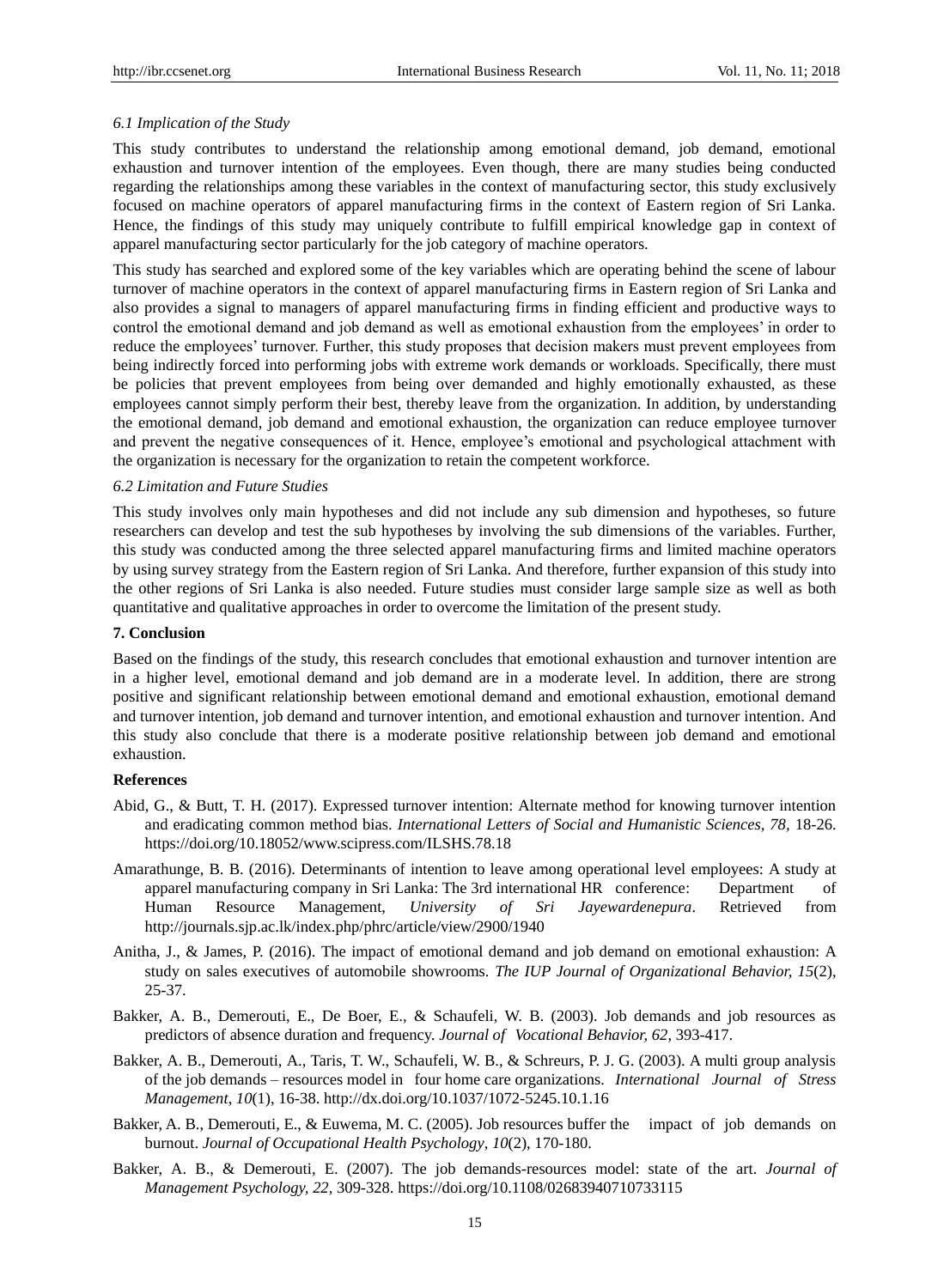- Bon, A. T., & Shire, A. M. (2017). The impact of job demands on employees' turnover intentions: a study on telecommunication sector. *International Journal of Scientific and Research Publications, 7*(5), 406-412. Retrieved from http://www.ijsrp.org/research-paper-0517.php?rp=P656413
- Brotheridge, C. M., & Grandey, A. A. (2002), Emotional labor and burnout: comparing two perspectives on people work, *Journal of Vocational Behavior*, *60,* 17-39. https://doi.org/10.1006/jvbe.2001.1815
- Carmeli, A., & Weisberg, J. (2006). Exploring turnover intentions among three professional groups of employees. *Human Resource Development International*, *9*(2), 191-206. https://doi.org/10.1080/13678860600616305
- Central Bank of Sri Lanka. (2017). *Annual Report: Chapter - 02*. Colombo-01: Monetary board to the hon, ministry of finance. Retrieved from [https://www.cbsl.gov.lk/sites/default/files/cbslweb\\_documents/publications/annual\\_report/2017](https://www.cbsl.gov.lk/sites/default/files/cbslweb_documents/publications/annual_report/201)/en/6\_Chapt er\_02.pdf
- Chan, B., Foon, Y. S., Leong, L. C., & Osman, S. (2010). An exploratory study on turnover intention among private sector employees. *International Journal of Business and Management*, *5*(8), 57-64.Retrieved from https://pdfs.semanticscholar.org/c031/503ffa30c19aeba4e8579159df5f511ab817.pdf
- Cortese, C. G., Gatti, P., & Ghislieri, C. (2014). Job demands, meaningful work, and turnover intention among nurses. *Med Lav, 105,* 37-47.
- Cropanzano, R., Byrne, Z. S., & Rupp, D. E. (2003). The relationship of emotional exhaustion to work attitudes, job performance ratings, and organizational citizenship. *Journal of Applied Psychology*, *88*(1), 160-169. http://dx.doi.org/10.1037/0021-9010.88.1.160
- Daderman, A. M., & Basinska, B. A. (2016). Job demands, engagement, and turnover intentions in polish nurses: The role of work-family interface. *Frontiers in Psychology, 7*. https://doi.org/10.3389/fpsyg.2016.01621
- Demerouti, E., Bakker, A. B., Nachreiner, F., & Schaufeli, W. B. (2001). The job demands-resources model of burnout. *Journal of Applied Psychology*, *86*, 499-512.
- Dias, S. (2017, September 3). SL apparel industry sweats over workers: Business Times. *The Sunday Times*. Retrieved from

[http://www.sundaytimes.lk/170903/business-times/sl-apparel-industry-sweats-o](http://www.sundaytimes.lk/170903/business-times/sl-apparel-industry-sweats-)ver-workers-257184.html

- Ducharme, L. J., Knudsen, H. K., & Roman, P. M. (2007). Emotional exhaustion and turnover intention in human service occupations: the protective role of coworker support, *Sociological Spectrum*, *28*, 81-104. https://doi.org/10.1080/02732170701675268
- Fernando, W. R. P. K., Selvam, M., & Bennet, E. (2010). Exhaustion and stress: Empirical study among workers in apparel industry of Sri Lanka. International conference on business and information*, University of Kelaniya.* Retrieved from<http://repository.kln.ac.lk/handle/123456789/7182>
- Gamage, T. C., & Abeysinghe, D. (2010). Strategy for achieving ecological sustainability while improving business performance: a field study in textile & clothing. *University of Kelaniya*, Retrieved from http://fcms.kln.ac.lk/ICBI2011/images/ICBM/dccs/STM004.pdf
- Hinkin, T. R., & Tracey, J. B. (2000). The cost of turnover: Putting a price on the learning curve. *Cornell Hotel and Restaurant Administration Quarterly, 41*, 14-21. Retrieved from https://pdfs.semanticscholar.org/b6fb/1e98213d088c137cae257c56e18ac8c81459.pdf
- Hochschild, A. R. (1983). The managed heart: *The commercialization of human feeling,* University of California Press, Barkeley: California, US.
- Hom, P. W., Griffeth, R. W., & Gaertner, S. (1994). A meta-analysis of antecedents and correlates of employee turnover: Update, moderator test, and research implications for the next millennium. *Journal of Management*, *26*, 463-488. https://doi.org/10.1177/014920630002600305
- Hulsheger, U. R., & Schewe, A. F. (2011). On the costs and benefits of emotional labor: A meta-analysis of three decades of research. *Journal of Occupational Health Psychology, 16*, 361-389.
- Industrial Capability Report. (2017 p.4.). *Sri Lankan apparel sector*. Colombo: Export development board. Retrieved from http://www.srilankabusiness.com/pdf/industry\_capability\_reports/apparel-2017.pdf
- Jahangir, N., & Begum, N. (2008). The role of perceived usefulness, perceived ease of use, security and privacy, and customer attitude to engender customer adoption in the context of electronic banking. *African Journal*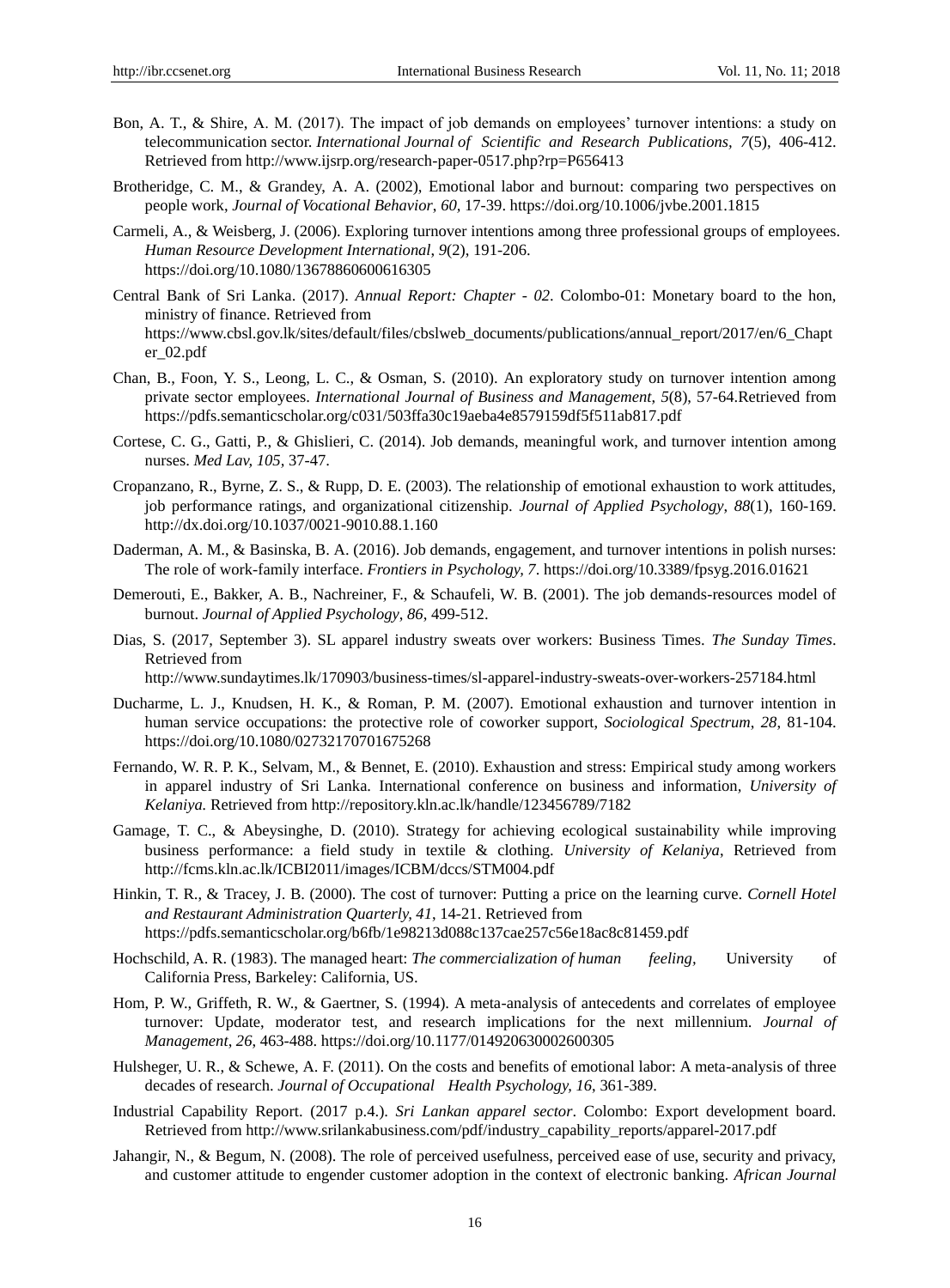*of Business Management, 2*(2), 32-40. Retrieved from

https://www.academicjournals.org/article/article1380536538\_Jahangir%20and%20%20Begum.pdf

- Johannessen, H. A., Tynes, T., & Sterud, T. (2013). Effects of occupational role conflict and emotional demands on subsequent psychological distress: a 3-year follow-up study of the general working population in Norway. *Journal of Occupational and Environmental Medicine*, *55*(6), 605-613.
- Khan, M. R. U., Nazir, N., Kazmi, S., Khalid, A., Kiyani T. M., & Shahzad, S. (2014). Work-life conflict and turnover intentions: Mediating effect of stress. *International Journal of Humanities and Social Science, 4*(5), 92-100. Retrieved from http://www.ijhssnet.com/journals/Vol 4 No 5 1 March 2014/12removed.pdf
- Knudsen, H. K., Ducharme, L. J., & Roman, P. M. (2009). Turnover intention and emotional exhaustion at the top: Adapting the job demands-resources model to leaders of addiction treatment organizations. *Journal of Occupational Health Psychology*, *14*(1), 84-95.
- Kristensen, T. S., Hannerz. H., Hogh, A., & Borg, V., (2005), The Copahengen psychosocial questionnaire- a tool for the assessment and improvement of the work environment. *Scand J work Environ Health*, *31*(6), 438-449.
- Labour Force Survey, (2016). *Annual Report: Chapte-05*, Battaramulla: Department of census and statistics, ministry of national policies and economic affairs. p. 22.
- Labour Demand Survey. (2017). *Annual Report: Chapter-04*, Battaramulla: Depatment of census and statistics, ministry of national policies and economic affairs. p. 29.
- Liyanage, D., & Galhena, B. (2014). Determinants of turnover intention of sewing machine operators: Case from leading Apparel Company. *Kelaniya Journal of Management, 1*(2), 107-123.
- Lambert, E. G., Hogan, L., & Barton, S. M. (2001). The impact of job satisfaction on turnover intention: a test of a structural measurement model using a national sample of workers. *Social Science Journal*, *38*(2), 233-250.
- Maslach, C., & Jackson, E. S., (1981). The measurement of experienced burnout. *Journal of Occupational Behavior, 2,* 99-113. https://doi.org/10.1002/job.4030020205
- Maslach, C., & Jackson, S.E. (1984). Burnout in organizational settings. Applied social psychology annual: Applications in organizational settings. *Beverly Hills, CA: Sage*, *5*, 133-153.
- Masri, H. A., & Jaaron A. A. M. (2017). Assessing green human resources management practices in Palestinian manufacturing context: an empirical study. *Journal of Cleaner Production, 143,* 474-489.
- Mobley, W. H., Horner, S, O., & Hollingsworth, A. T. (1978). An evaluation of precursors of hospital employee turnover. *Journal of Applied Psychology. 63*(4), 408-414.
- Omer, N., & Ahmed, A. (2016). Impact of emotional exhaustions on turnover intentions: a mediating role of organizational commitment in higher education institutes of Saudi Arabia. *International Journal of Management Sciences and Business Research*, *3*(3), 13-26. Retrieved from https://www.ersj.eu/repec/ers/pijeba/15\_3\_p2.pdf
- Peng, K. Z. (2017). Exhaustion and emotional demands in China: a large-scale investigation across occupations. *Frontiers of Business Research in China.*
- Rajapaksha, U. G. (2015). Analysis of factors affecting to employee turnover in medium scaled apparel industry in Sri Lanka, 6th international conference on business & information ICBI–2015. *Department of Management and Finance, Kotelawala Defense University, Ratmalana,* 177-197. Retrieved from http://repository.kln.ac.lk/handle/123456789/10563
- Rathnasooriya, S. K., & Jayatilake, L. V. K. (2016). Impact of job related factors on turnover intention of operational level employees in apparel industry in Sri Lanka. *IOSR Journal of Business and Management, 18*(12), 39-46. Retrieved from http://repository.kln.ac.lk/handle/123456789/17509
- Rizwan, M., Sajid, H. H. U., Kamran, M., Mohsin, M., Ali, N., & Sajid, H.M. (2013). Determination of turnover intention on government and private employees: An empirical study from Pakistan. IOSR *Journal of Business and Management, 1,* 44-51. Retrieved from http://www.iosrjournals.org/iosr-jbm/papers/ndbmr-volume-1/F.pdf
- Saman, K. (2004 p. 89). *Ready-made garment industry in Sri Lanka: facing the global challenge*. Colombo 3: Institute of policy studies, Sri Lanka.